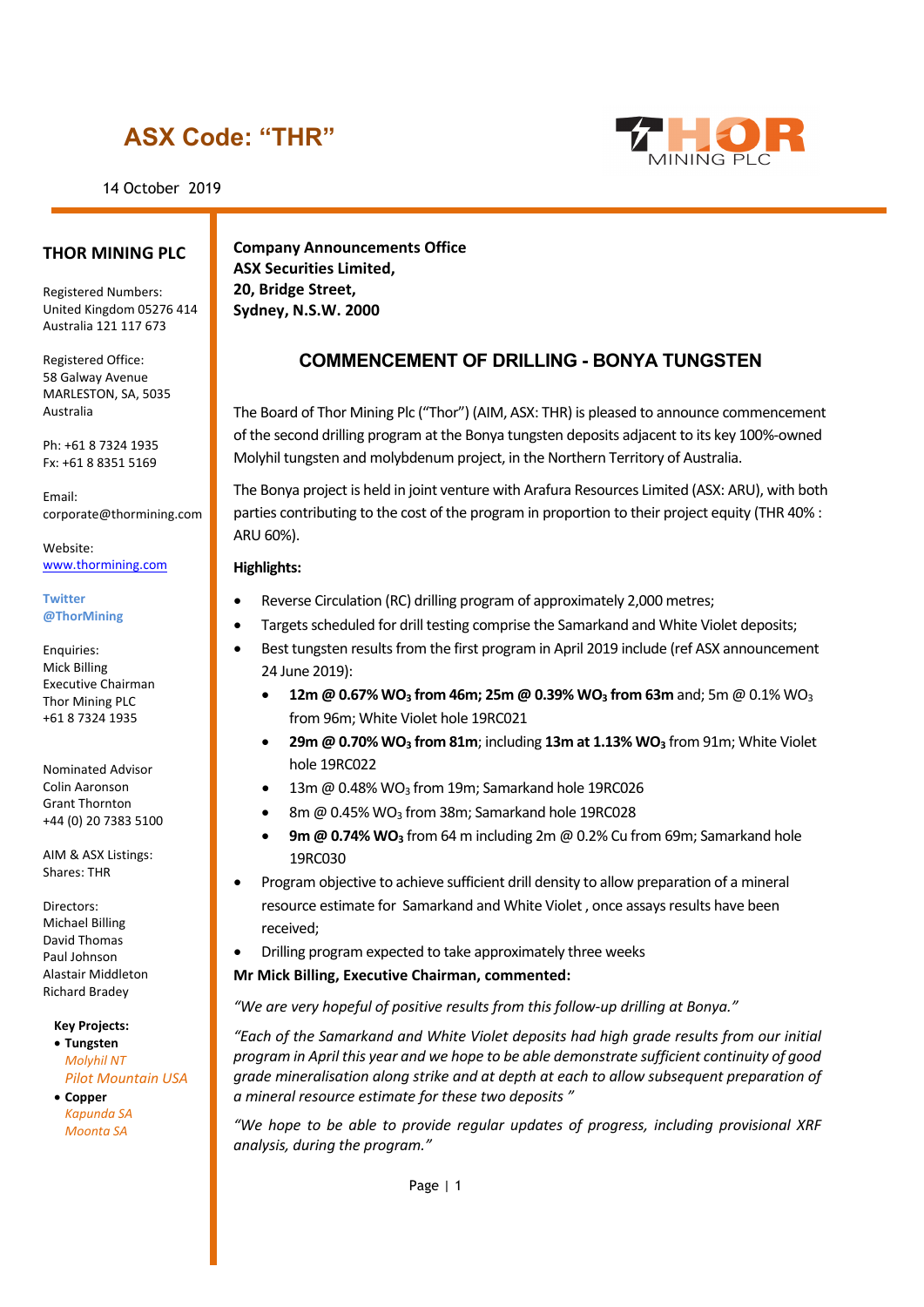# **ASX Code: "THR"**



*"Tungsten prices have improved considerably over the past few weeks with APT tungsten quoted most recently at US\$227.50/mtu, just over a 25% improvement from early September".* 



*Figure1: Bonya & Molyhil Project Location*

### **Further Information**

The program will comprise in the order of 2,000 metres of drilling by Reverse Circulation (RC) method on Samarkand and White Violet deposits.

Each of these deposits returned high grade tungsten assays and encouraging copper assays from the Samarkand deposit, during the first program conducted in April 2019.

It is anticipated that the program will be completed within three weeks of commencement with progressive provisional XRF results, followed by laboratory assay results after up to a further four weeks.

For further information, please contact:

#### **THOR MINING PLC**

**Mick Billing**, Executive Chairman +61 8 7324 1935